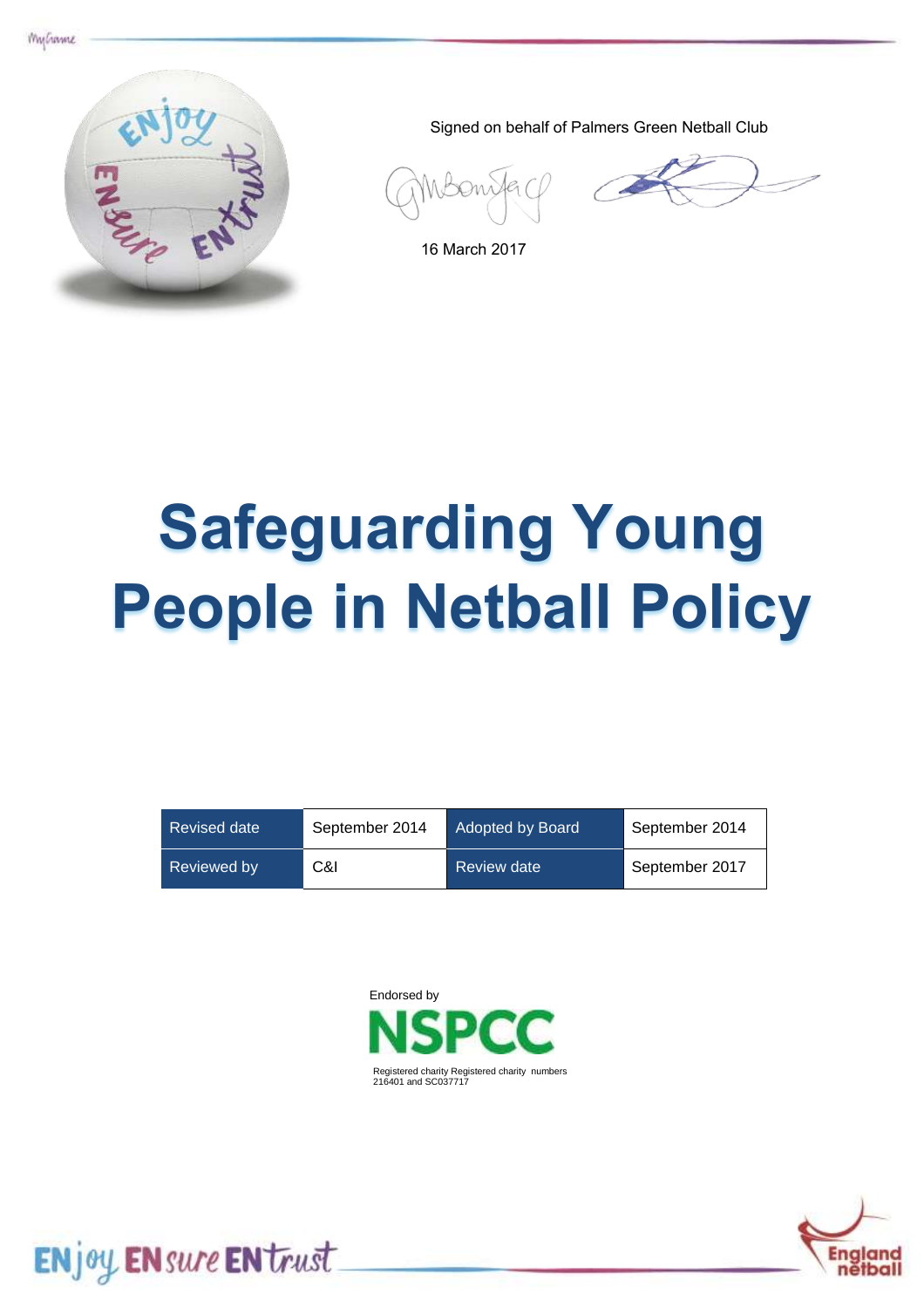England Netball considers the safety and wellbeing of young people as central to its values. As a governing body we accept our responsibility for providing guidance and support to all members to ensure that netball is enjoyable and safe. We require risk assessments on all people looking to take a role in providing netball to young people and take seriously all concerns regarding their wellbeing or protection from abuse.

# Purpose and Scope

This Policy sets out England Netball's approach to fulfilling its commitment to creating and maintaining a safe and enjoyable environment for the young people who take part in the sport of netball. England Netball requires all members, connected participants and staff to abide by this Policy and all relating procedures and practice.

Everyone has a responsibility for safeguarding the welfare of young people and this is no less the case in netball. Specified people have identified responsibility within the Reporting a Concern process, but they can only act on the information which others provide to them. Understanding how to recognise concerns and how to respond to them, will help make all parts of the [Reporting a Concern](file://fileserver2k8/mainstore/Commercial/Olivia/ENjoy,%20ENsure,%20ENtrust/ENjoy_ENsure_Entrust/Safeguarding/Reporting%20a%20Concern%20Procedure.docx) process more effective.

Some concerns may relate to a young person's general wellbeing, rather than due to them being subject to abuse. England Netball accepts its role in supporting the netball community with offering assistance to these individuals.

Where necessary, England Netball will take Disciplinary Action against any members and connected participants and staff where breach of this Policy or the Codes of Conduct and Disciplinary Regulations is alleged.

This Policy operates in conjunction with the legislation governing safeguarding and protecting young people and England Netball works with external partners to ensure best practice is implemented and adhered to, click here for further information: [Working Together to Safeguard Children.](http://www.workingtogetheronline.co.uk/index.html) It is also to be read in conjunction with the Codes of Conduct, Safeguarding Disciplinary Regulations and all other relevant England Netball policies and procedures.

## **Definitions**

**ENjoy ENsure EN trust** 

- **Child Protection in Sport Unit** The Child Protection in Sport Unit (CPSU) is a partnership between the NSPCC, Sport England, Sport Northern Ireland and Sport Wales. In Scotland there is a similar partnership between Children 1st and sportscotland. The Unit was founded in 2001 to work with UK Sports Councils, National Governing Bodies (NGBs), County Sports Partnerships (CSPs) and other organisations to help them minimise the risk of child abuse during sporting activities.
- **Disclosure and Barring Service** the government department responsible for processing the criminal record checks to assist in making safer recruitment decisions. The Disclosure and Barring Service replaced the Criminal Records Bureau and the Independent Safeguarding Authority. When a person is banned from working with young people by England Netball, we are obliged to refer this information to the DBS and they will determine inclusion on the barred list.
- **Lead Child Protection Officer** the person appointed by England Netball to lead on all safeguarding matters, including developing and maintaining safeguarding policies and procedures and advising the netball community on their implementation and application.
- **Local Authority Designated Officer** person appointed by a local authority to be the point of contact for all safeguarding and child protection issues relating to individuals in a position of trust. They are usually based in the local social services child care team.
- **Local Safeguarding Children Board** the key statutory body responsible for co-ordinating the relevant agencies' co-operation in safeguarding and promoting the welfare of young people in their local authority area. Created under the Children Act 2004, they comprise local authorities, health, police and other agencies. They provide local inter-agency guidelines for child protection.
- **National Society for the Prevention of Cruelty to Children** The NSPCC is a charity that specialises in child protection and the prevention of cruelty to young people. It is the only UK young people's charity with statutory powers that enables it to take action to safeguard young people at risk of abuse. The society operates throughout the UK and the Channel Islands.

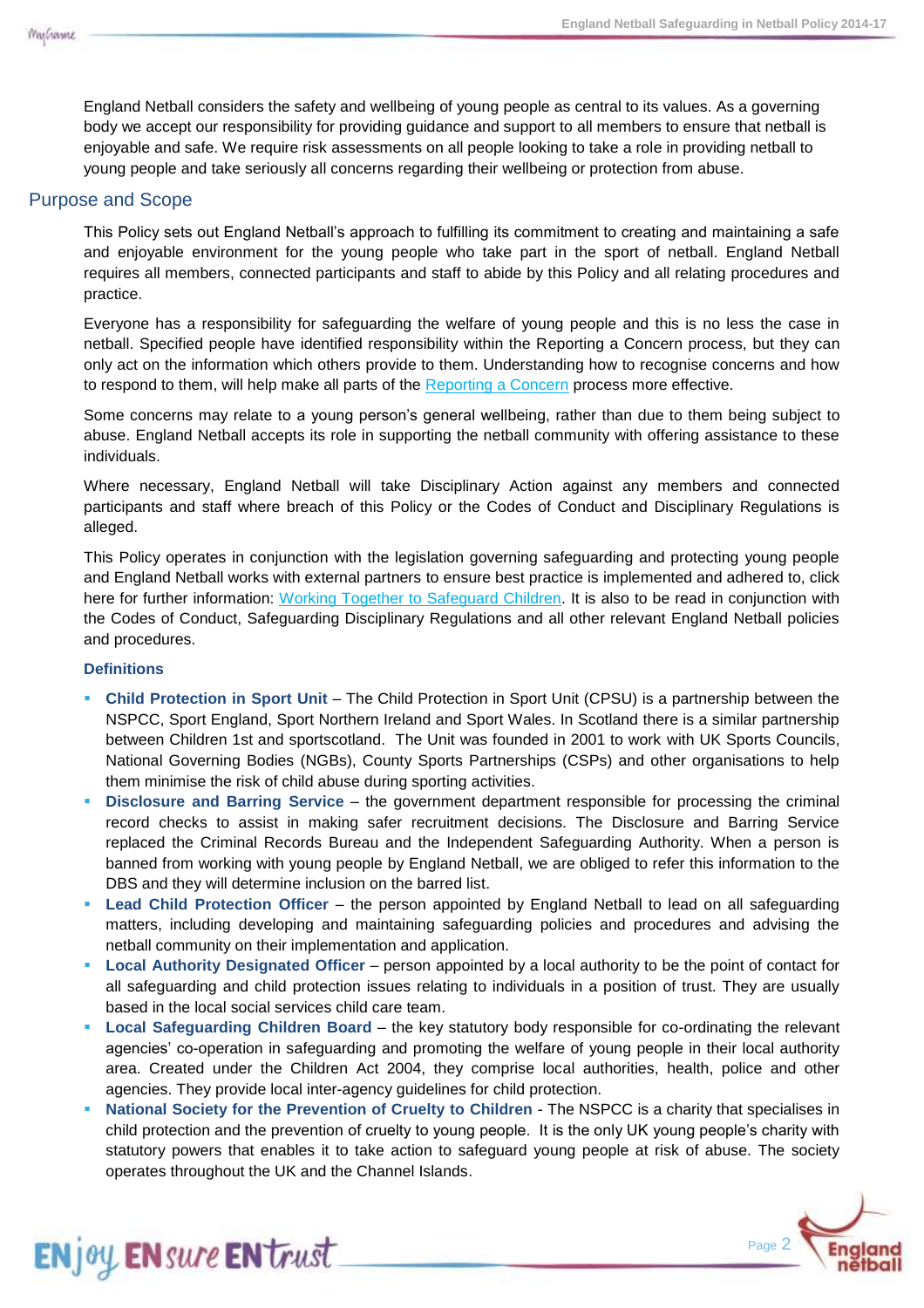

- **Position of trust** someone who has a position of power or influence over those under 18. Criminal offences of abuse use this definition.
- **Wellbeing** a person's state of mental and physical health and resilience
- **Young person** is defined by England Netball as meaning a person under the age of 18 and over the age of 14. A child is a person under that age of 14. In this Policy young person will mean anyone under the age of 18, unless specified as being a child.

Please refer to the Glossary of Terms for further definitions

# Legislative Framework

This Policy and the guidance which supports it, complies with legislation and will be updated to reflect any changes in the law. Statutory guidance takes precedence over England Netball Policy and we will always work within the requirements of the National Safeguarding Children Board and the police.

The relevant legislation includes:-

- The UN Convention on the Rights of the Child
- The Human Rights Act 1998
- The Children Acts 1989 and 2004
- The Protection of Children Act 1999
- **The Police Acts**
- **Criminal Justice and Court Services Act 2000**
- **Data Protection Acts 1994 and 1998**
- Safeguarding Vulnerable Groups Act 2006
- Protection of Freedoms Act 2010
- **Caring for the Young and Vulnerable Home Office 1999**
- What to do if you are worried a child is being abused Department of Health 2006
- Working Together to Safeguard Children 2013

#### What is abuse?

Abuse is a term used to describe the ways in which young people may be harmed by others.

It can happen inside and outside the home, but wherever it happens, everyone has a responsibility to act to protect the child from harm. Abuse results in harm to young people's physical, mental or emotional health and/or development.

It can be committed by an adult or another child/young person, and be by way of an act or a failure to act.

Familiarising yourself with the forms of abuse, and thinking about whether what you see and hear may be a sign that there are causes for concern which fall into one or more of these categories, or that of wellbeing, will help you to an make assessment of when you need to report your concerns. Click here for information on [Recognising Signs of Abuse](file://fileserver2k8/mainstore/Commercial/Olivia/ENjoy,%20ENsure,%20ENtrust/ENjoy_ENsure_Entrust/Safeguarding/Recognising%20Signs%20of%20Abuse.pdf) and on how to [Report a Concern](Reporting%20a%20Concern%20Procedure.docx)

You don't have to decide whether there has been any form of abuse, but you need to report the concern so that others can make the necessary decisions.

In the world of sport, there are numerous occasions when abuse may occur, intentionally or unintentionally. Some concerns may fall within the umbrella term "poor practice", and this is a safeguarding concern, but not a form of abuse, and may be most appropriately dealt with at the local level, with support from the Lead Child Protection Officer.

We provide advice and procedural guidance on Recognising Abuse and Reporting a Concern



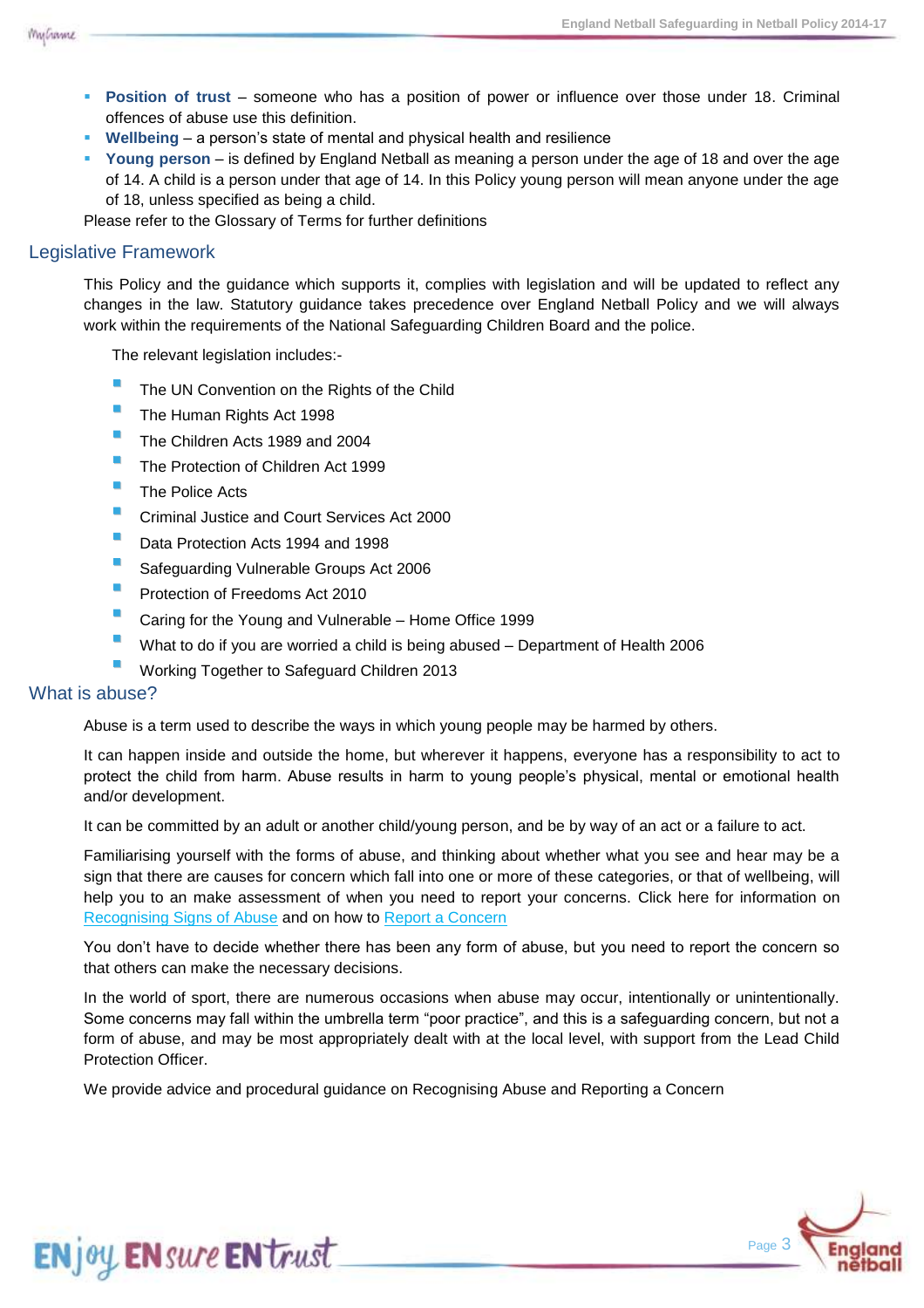# Roles and responsibilities

England Netball fulfils its safeguarding responsibilities by providing advice and guidance to all those in netball and by working in partnership with members, connected participants, staff and external agencies, including statutory authorities.

England Netball has an appointed Lead Child Protection Officer, who is responsible for formulating the organisation's approach to safeguarding; developing the work programme to implement this Policy; providing advice, guidance and resources to the sport of netball to ensure a consistent level of awareness of safeguarding and who is the point of contact for all concerns to be raised with and to liaise with the statutory agencies and other partners.

England Netball has a Case Management Group (CMG) tasked with setting the strategic direction of the organisations' safeguarding work; overseeing the work of the Lead Child Protection Officer; identifying trends in concerns reported and agreeing organisational responses to issues. Investigation of the more complex cases will be overseen by this group and they have a key role in the conduct of Safeguarding Disciplinary Cases.

This Group is Chaired by a Board member and has the input of an external/independent expert member.

Regional Management Boards promote and educate on safeguarding practice in their Region. Through their Regional Implementation Plans they commit to working with England Netball to provide safeguarding training throughout their Region, particularly Time to Listen and Safeguarding and Protecting Children courses.

Clubs are responsible for ensuring the environment in which young people engage in netball is a safe one which provides them with a fun experience. Clubs must appoint a Club Safeguarding Officer and provide them with the support and resources necessary to fulfil their role. They must ensure that all those who carry out regulated activity have had the necessary, current DBS checks and are cleared to work with young people. Click [here](http://www.englandnetball.co.uk/make-the-game/ENjoy_ENsure_ENtrust/Safeguarding/DBS) for DBS Guidance

#### Duty of care

England Netball accepts its duty of care for the young people in the sport of netball. This means we will take reasonable measures to ensure that their participation in activities, which they are invited or permitted to participate in, is safe and enjoyable.

Clubs have a responsibility to take all reasonable care for the safety of the young people involved with their event. The person in charge of the young people acts *"in loco parentis"* and is expected to act as a reasonably prudent parent would.

They need to consider the reasonable steps which should be taken to show you have acted to a reasonable standard of care. This should include:

- Adopting the policies and procedures of England Netball in to the club constitution;
- Ensuring that every member of the club and their parent/carer is informed who the Club Safeguarding Officer is;
- Familiarisation with the Safeguarding in Netball Policy;
- Ensuring relevant training is provided and kept up to date for Club Safeguarding Officers, coaches and the members of your club; and
- **Ensuring everyone knows how to use the [Reporting a Concern](Reporting%20a%20Concern%20Procedure.docx) process**

There should also be:-

ENjoy ENsure ENtrust

- A current register of attendees;
- A current register of contact details, including emergency contacts;
- Confidentiality retained details on any medical conditions, allergies, special needs etc
- First aid provision available at all times, at the club and when off site, and a trained First Aider in attendance;